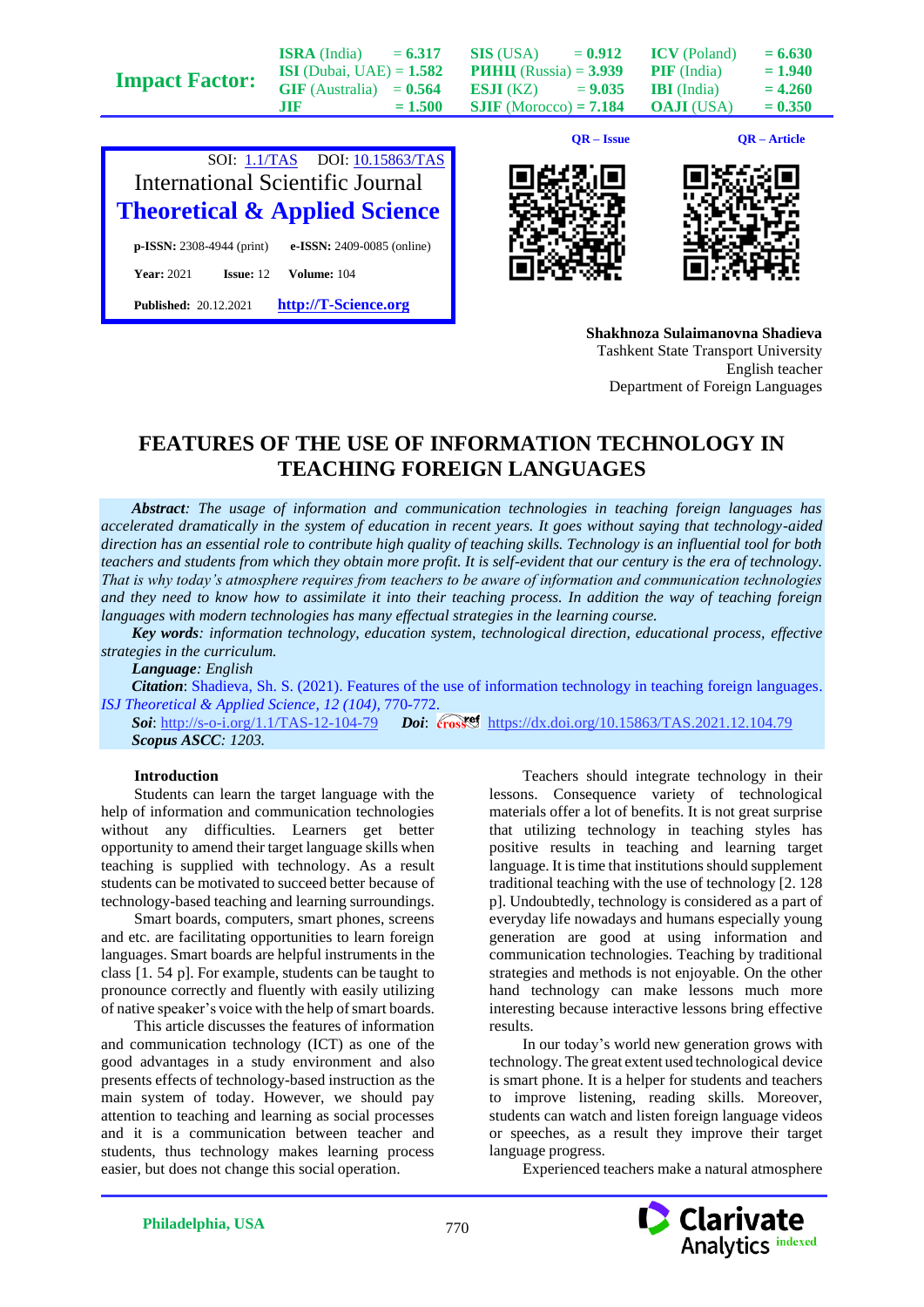| <b>Impact Factor:</b> | <b>ISRA</b> (India)<br><b>ISI</b> (Dubai, UAE) = $1.582$ | $= 6.317$ | SIS (USA)<br><b>PHHII</b> (Russia) = $3.939$ | $= 0.912$ | <b>ICV</b> (Poland)<br><b>PIF</b> (India) | $= 6.630$<br>$= 1.940$ |
|-----------------------|----------------------------------------------------------|-----------|----------------------------------------------|-----------|-------------------------------------------|------------------------|
|                       | $GIF$ (Australia) = $0.564$                              |           | <b>ESJI</b> (KZ) $= 9.035$                   |           | <b>BI</b> (India)                         | $= 4.260$              |
|                       | ШF                                                       | $= 1.500$ | <b>SJIF</b> (Morocco) = $7.184$              |           | <b>OAJI</b> (USA)                         | $= 0.350$              |

for learners during the lesson. Most teachers account before lessons what they are going to teach and what kind of activities they can do in their lessons [3. 77 p]. In order to provide the lesson effectively they make the plan of the lesson and find resources to use. In this condition technological devices are the best thing to make some useful activities and they enhance teacher's lessons. For instance, teachers make activities on computer and can show students on the smart board or screen. This process is interesting and enjoyable for students and it is the best method learning foreign languages with any kind of activities. It helps to understand and remember the theme easily. Activities help students to learn new words and technology has an important role in methods of teaching [4. 195 p]. Learners can achieve success with undivided motivation with the help of integrating technology to language teaching. Integration can consist of games. Games suggest a lot of benefits to students but we should not forget that too many games are not a good way of teaching. To investigate and integrate the studies with technology-aided instruction is the aim to develop language skills. Nowadays there are computers and the Internet in every studying area. Information and communication technology is the best assistant to the teachers, it can answer the questions "what to teach", "when to teach", "how to teach" and how to integrate all their plans to the agenda.

Computer based teaching methods have already occupied a significant role in teaching foreign languages [5]. We should admit that technology considerably enhance teaching and learning foreign languages. Technology can include all kinds of tools of computers in the classroom. There are many tools that we can use during the lesson like: projector, presentations, videos, conference tools, interactive books, online dictionaries, e-books, interactive boards, learning foreign language websites, video games.

When different kinds of technologies first created people had to think how to use them or present the information with the help of copy machine, computer, screen or how to use tape recorder and others. However, nowadays teachers should find the way how to access information and transform it with technology. Today it is obvious that teaching environment demands change active learning into interactive one by sharing ideas, collaborating with others and creating videos. In today's developed world it is important to remember that textbooks are not sufficient any more to teach foreign languages, teachers need organize alive process and provide supplemental resources [6. 16 p]. We can reach this by creating visual pictures, changing dialogs, making games, quizzes, slideshows and supplementing the lesson with online games, songs, flashcards, videos and etc.

In the past traditional way of teaching was only based on transmission of knowledge. However, it is no

longer sufficient today and society of nowadays requires learners to be able to face a great number of complex situations. Therefore, introducing technology to the studying process is also the best tool to consider the goal of the student. Information and communication technology integrated in everysphere of our life and every job, thus educators and teachers must find a balance between using technology and interpersonal skills.

It has been suggested that it takes a lot of time and hard work to master a language and it is seen that there is not enough time in class, because time is limited, therefore language teachers should give information to students about how to access information and knowledge in order to become autonomous learners. For example, teachers need to explain what is good and available in the Internet to learn foreign languages, provide online materials and create online environment. In the Internet learners can communicate with native speakers. It is the best way to improve their speaking skills [7].

Information and communication technology influence in teaching and learning with some features such as interactivity, communicability, speed, adaptability. Technology makes possible actions and interactions notably quickly. It provides communicating in the classroom and beyond the classroom too. One of the big advantages of information and communication technology is interactivity that considering interactive computer resources and applications.

With the assist of technologies, teachers show students video and audio materials according to target culture. In addition, in order to fascinate and involve students in the class using technologies students can communicate with each other easily in target language, collaborating and interacting with course material in variety of methods.

People have always learned something hand in hand with other humans and technology may balance connection between teacher and learner in the education system. Therefore, the role of teacher is indisputable significant. Nevertheless, technology itself is not the essential way as we value it. If there are not enough computers for every student in the classroom, teacher can record a video with topics and they transform or share to their flashcards and watch them at home. Student can also share presentations, project works, assignments with teacher and peers. Thus, we can create teaching and learning environment and organize it more interactive not only in the class even outside the class too [8. 228 p]. However, no doubt that interactivity can also be made by using simple black board and chalk. Class discussions and debates are also lively and natural process while teaching and learning foreign languages, such activities improve and increase students' outlooks and knowledge. Word competitions or role plays are also positive activities